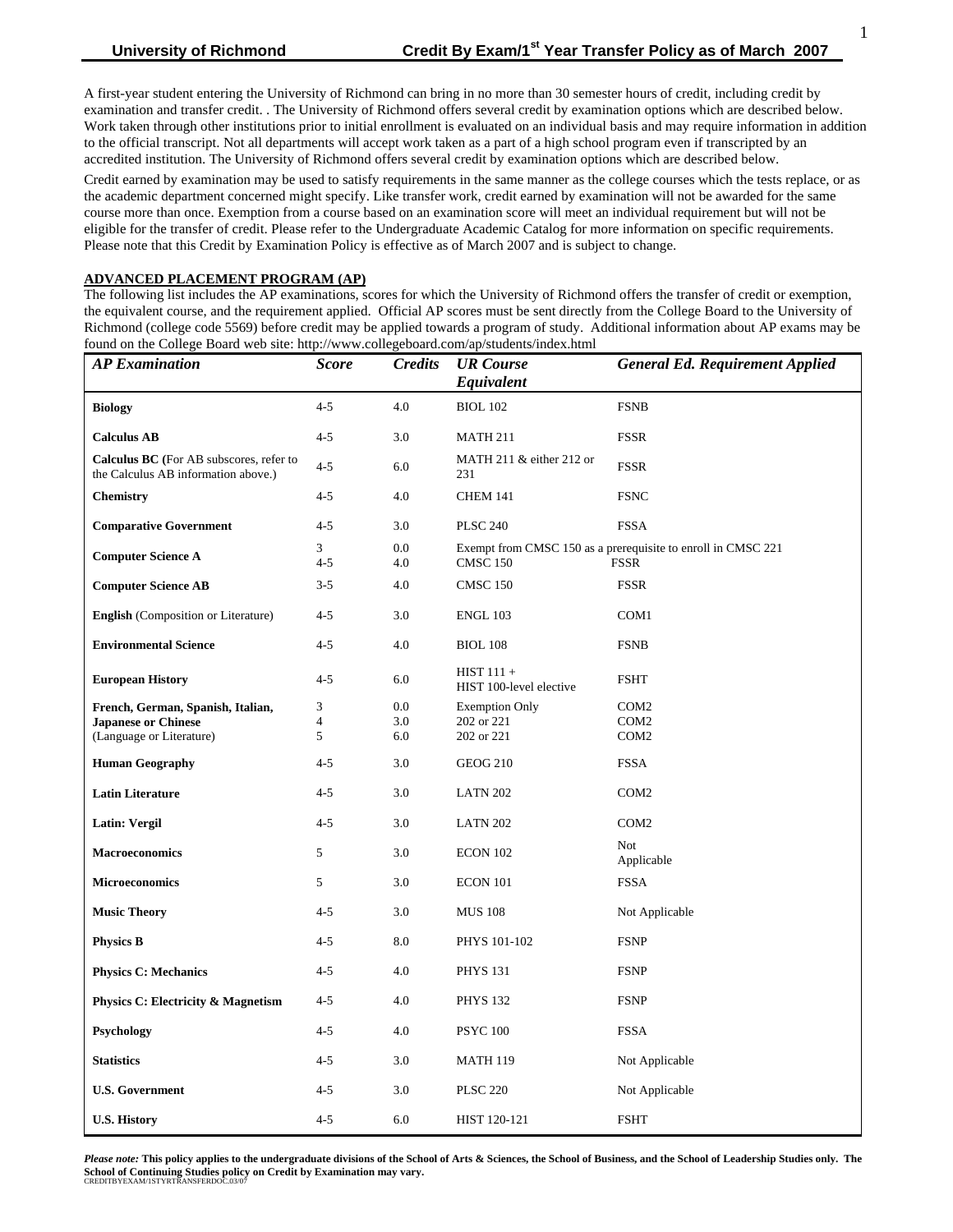# **INTERNATIONAL BACCELAUREATE (IB)**

The University of Richmond recognizes **Higher Level** exams only in the International Baccalaureate (IB) program. The following list includes the appropriate IB subject exams and scores approved by the academic department concerned to receive credit for the following equivalent courses and requirements. Official test results must be sent directly from the IB Organization to the University of Richmond before credit may be applied towards a program of study. Additional information about the IB exams may be found on their web site: <http://www.ibo.org/>

| <b>IB Higher Level Subject</b><br>Exam | <b>Scores</b> | <b>Credits</b> | <b>UR</b> Course<br>Equivalent | <b>General Ed. Requirement Applied</b> |
|----------------------------------------|---------------|----------------|--------------------------------|----------------------------------------|
| English $(A)$                          | 5             | 3.0            | <b>ENGL 103</b>                | COM1                                   |
|                                        | $6 - 7$       | 7.0            | ENGL 103 + ENGL elective       | COM <sub>1</sub>                       |
|                                        |               |                |                                |                                        |
| English $(B)$                          | $5 - 7$       | 3.0            | ENGL 100-level elective        | Not Applicable                         |
| Foreign Language (B): French,          | 5             | 3.0            | 202 or 221                     | COM <sub>2</sub>                       |
| German, or Spanish                     | 6             | 6.0            | 202 or 221                     | COM <sub>2</sub>                       |
|                                        | 7             | 6.0            | 202 or 221                     | COM <sub>2</sub>                       |
| <b>Foreign Language (B): All</b>       | 5             | 3.0            | MLC elective                   | COM <sub>2</sub>                       |
| languages other than English,          | 6             | 6.0            | MLC elective                   | COM <sub>2</sub>                       |
| <b>French, German or Spanish</b>       | 7             | 6.0            | MLC elective                   | COM <sub>2</sub>                       |
| Languages $(A)$                        | $5 - 7$       | 3.0            | MLC elective                   | COM <sub>2</sub>                       |
| <b>Anthropology</b>                    | $5 - 7$       | 3.0            | <b>ANTH 205</b>                | <b>FSSA</b>                            |
| <b>Biology</b>                         | $5 - 7$       | 4.0            | <b>BIOL 102</b>                | <b>FSNB</b>                            |

Additionally, students scoring a 6 or 7 on the IB HL biology exam will, after consultation with the department, receive an exemption from one biology core course (BIOL 201, 205, 210 & 215).

| <b>Business &amp; Organization</b> | $5 - 7$ | 3.0 | <b>BUAD-general elective</b><br>Not Applicable                                                                                                        |                  |  |
|------------------------------------|---------|-----|-------------------------------------------------------------------------------------------------------------------------------------------------------|------------------|--|
| <b>Chemistry</b>                   | $5 - 7$ | 4.0 | <b>FSNC</b><br><b>CHEM 141</b>                                                                                                                        |                  |  |
| <b>Economics</b>                   | $6 - 7$ | 6.0 | <b>ECON 101-102</b><br><b>FSSA</b>                                                                                                                    |                  |  |
| <b>Greek</b>                       | $5 - 7$ | 3.0 | <b>GREK 202</b><br>COM <sub>2</sub>                                                                                                                   |                  |  |
| <b>History of Europe</b>           | $5 - 7$ | 6.0 | $HIST 111 +$<br><b>FSHT</b><br>HIST 100-level elective                                                                                                |                  |  |
| <b>All other IB Histories</b>      | $5 - 7$ | 6.0 | 2 HIST 100-level electives<br><b>FSHT</b>                                                                                                             |                  |  |
| Latin                              | $5 - 7$ | 3.0 | <b>LATN 202</b>                                                                                                                                       | COM <sub>2</sub> |  |
| <b>Mathematics</b>                 | $6 - 7$ | 3.0 | <b>MATH 211</b><br><b>FSSR</b>                                                                                                                        |                  |  |
|                                    |         |     | See Math and Computer Science Department Chair with your syllabus for<br>information about additional course credit.                                  |                  |  |
| <b>Music</b>                       | $5 - 7$ | 3.0 | See Music Department Chair for information about this requirement and specific<br>course credit.                                                      |                  |  |
| Philosophy                         | $5 - 7$ | 3.0 | See Philosophy Department Chair for information about this requirement and<br>specific course credit.                                                 |                  |  |
| <b>Physics</b>                     | $6 - 7$ | 8.0 | <b>FSNP</b><br>PHYS 101-102                                                                                                                           |                  |  |
| Psychology                         | $5 - 7$ | 4.0 | <b>PSYC 100</b>                                                                                                                                       | <b>FSSA</b>      |  |
| <b>Theatre</b>                     | $5 - 7$ | 3.0 | See Theatre Department Chair and submit your: portfolio/individual<br>project/research commission/practical play analysis for specific course credit. |                  |  |

*Please note:* **This policy applies to the undergraduate divisions of the School of Arts & Sciences, the School of Business, and the School of Leadership Studies only. The**  School of Continuing Studies policy on Credit by Examination may vary.<br>CREDITBYEXAM/1STYRTRANSFERDOC.03/07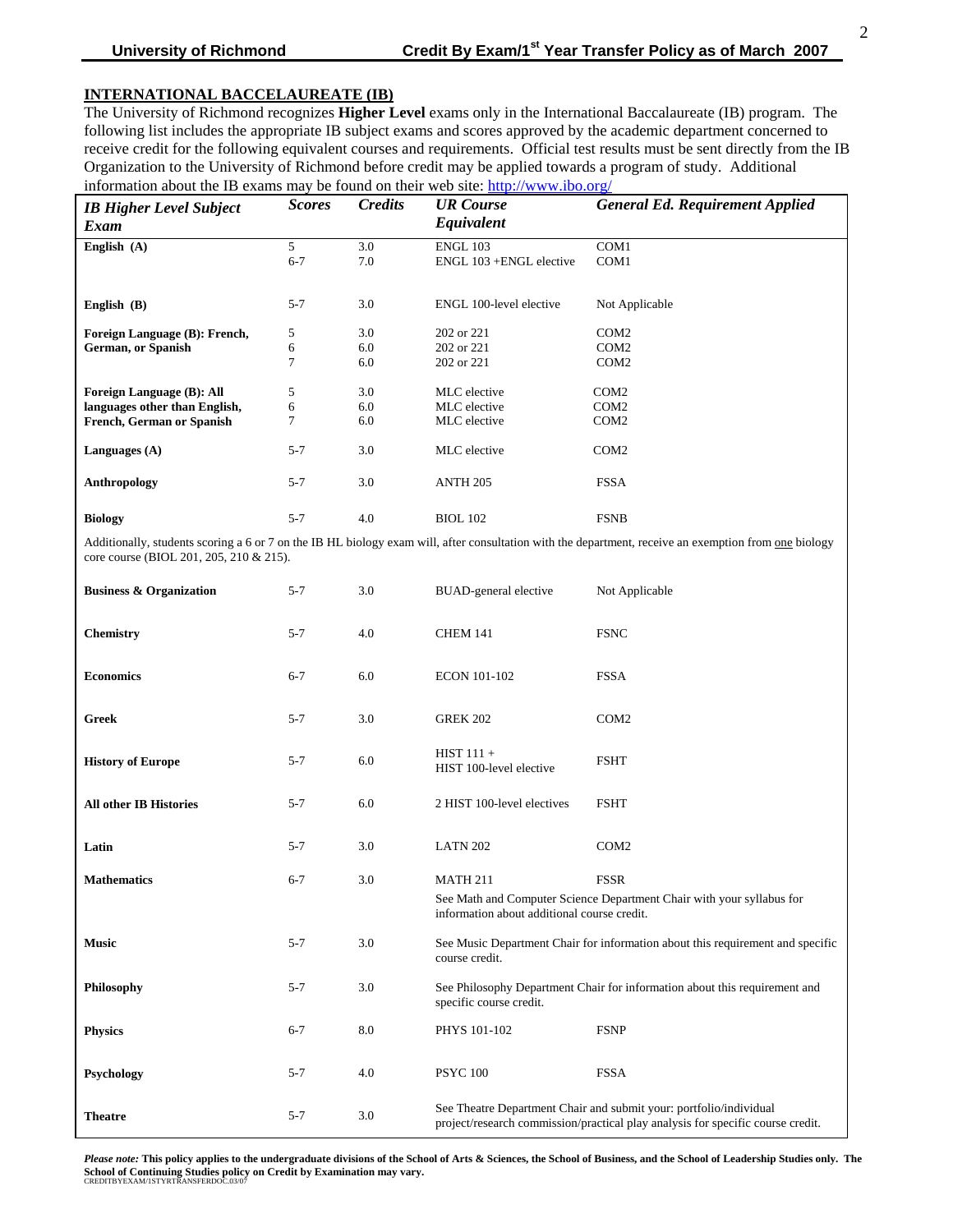## **TRANSFER WORK FROM ANOTHER INSTITUTION**

Credit in transfer may be accepted only for courses which are comparable to courses offered in the School of Arts and Sciences, Jepson School of Leadership Studies, and/or Robins School of Business curriculum at the University of Richmond. Moreover, the coursework must have been taken at an institution accredited by a regional accrediting agency or the international equivalent at the time the work was taken, and a grade or equivalent of  $C(2.0)$  or better must have been earned. Work taken through other institutions prior to initial enrollment is evaluated on an individual basis. Not all departments will accept work taken as a part of a high school program even if transcripted by an accredited institution. The departments of math, English, economics and history do not accept transfer credit for work taken as part of a high school program; other departments review such work on a case-by-case basis. In order for work taken at another institution to be evaluated for transfer credit, the University of Richmond must receive an official transcript mailed directly from the institution at which the work was completed. The student must also complete the Transfer Work Certification form available at <http://oncampus.richmond.edu/academics/registrar/forms/index.html>

If work taken elsewhere is transferable, the semester credit hours or equivalent as earned at the other institution will transfer. Coursework accepted in transfer shall be applied to specific degree requirements subject to the discretion of the academic department concerned. Hours awarded are added into hours required for graduation, but grades are not calculated in the grade point average.

### **COLLEGE LEVEL EXAMINATION PROGRAM (CLEP)**

CLEP is administered by the College Board and offers recognized exams that are designed for students to demonstrate mastery of a subject at the college level. A student may not receive credit by CLEP examination for a college course in which a failing grade was earned, for course work in which college credit has already been awarded by the University of Richmond, or in a repeat attempt to receive credit. Certain departments may decline to accept credit for CLEP subjects in lower level course work if acceptable credit has already been earned for more advanced work in the discipline.

A minimum CLEP score of 50 demonstrates course mastery for each exam discipline, and is their recommended creditgranting score for the computerized testing format. The departments which have approved accepting CLEP subject exams with the minimum score of 50 are listed below. In addition to the test score, a departmental review may be required as published below. Credit earned through CLEP examinations is treated as transfer work. The credit is recorded on the permanent record in semester hours but neither grades nor quality points are given; therefore, these credits do not affect a student's grade point average.

The Office of the University Registrar handles the evaluation of CLEP test results. Any student may become eligible for this evaluation by providing the University with the results and, if required, the essay portion of the test in question. The exam scores must be sent directly from the College Board to the University of Richmond (college code 5569). Information about the administration of these exams and testing locations may be found on their web site: <http://www.collegeboard.org/clep/>

#### **CLEP Examinations and Credit Awarded:**

## 1. **CLEP GENERAL EXAMINATIONS (GEs)**

Students may earn credit based on the CLEP-GE tests as shown below. Credit allowances for new or other CLEP-GE tests may be evaluated on an individual basis.

|                   | <b>Minimum</b> | . Course<br>UR    | <b>Hours</b>  |  |
|-------------------|----------------|-------------------|---------------|--|
| <b>CLEP-GEs</b>   | Score          | <b>Equivalent</b> | <b>Credit</b> |  |
| <b>Humanities</b> | 50             | Hum. Elec.        | $3*$          |  |
| Natural Science   | 50             | Sci. Elec.        | $3*$          |  |

\*A subscore minimum of 50 or above on the Fine Arts section of the Humanities Test is acceptable even if the overall score does not reach 50.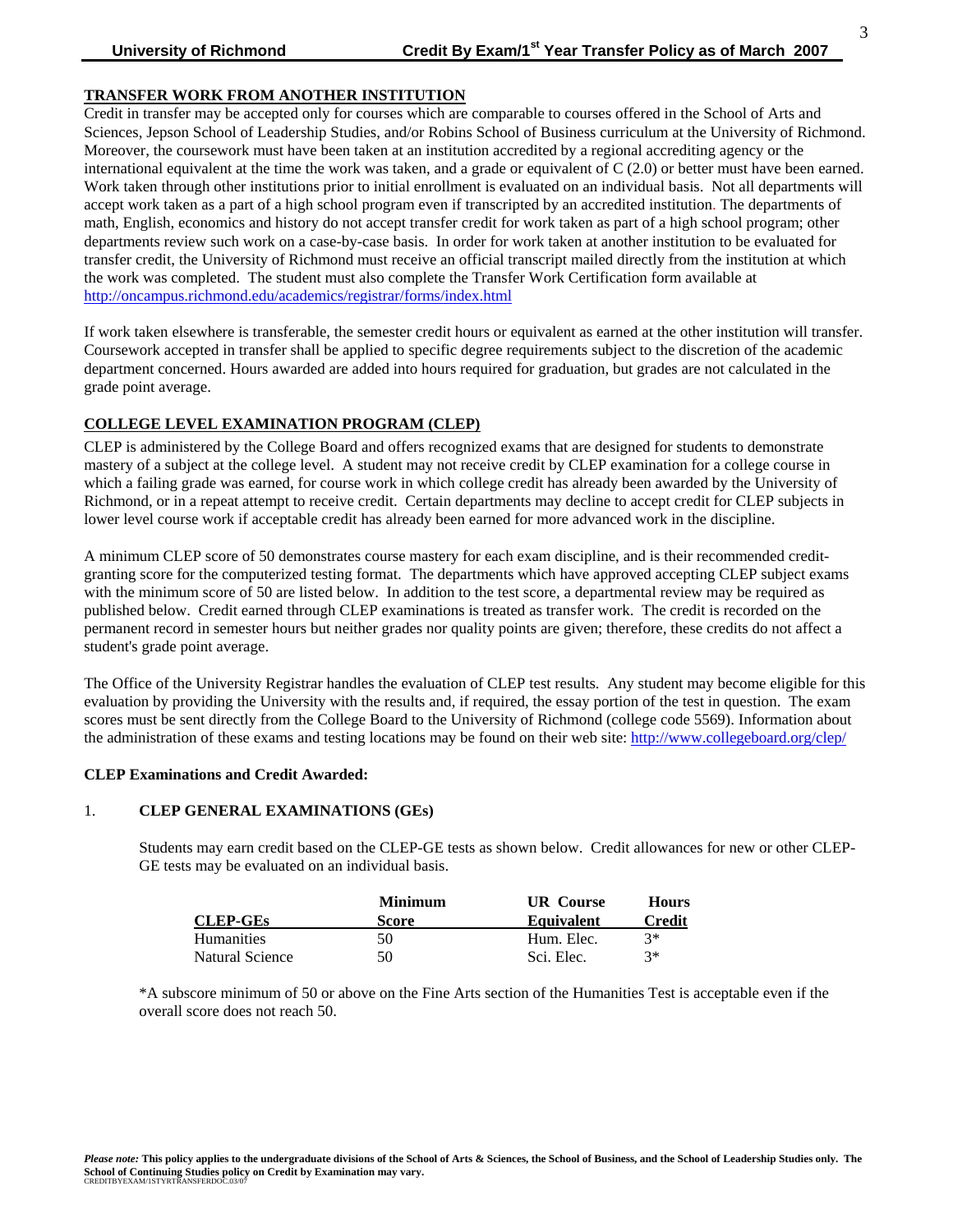# **2. CLEP SUBJECT EXAMINATIONS**

The following table lists information for acceptable tests. CLEP subject tests not listed below may be evaluated on an individual basis.

| <b>Subject Exam</b> | Minimum Score* | <b>Credits</b> | <b>UR Course Equivalent</b> | <b>General Ed. Requirement Applied</b> |
|---------------------|----------------|----------------|-----------------------------|----------------------------------------|
| <b>Biology</b>      | 50             | 4.0            | <b>BIOL</b> 102             | <b>FSNB</b>                            |
| Chemistry           | 50             | 4.0            | <b>CHEM 141</b>             | <b>FSNC</b>                            |
| Macroeconomics      | 50             | 3.0            | <b>ECON 102</b>             | Not Applicable                         |
| Microeconomics      | 50             | 3.0            | ECON 101                    | <b>FSSA</b>                            |

Notes: \* *Credit shall be awarded if a score of 50 or above is achieved on the computerized test, for manual testing the ACE recommended minimum score is required.*

*\*\* An essay exam prepared by the Department of Political Science must also be passed to receive credit for the American Government CLEP test.* 

# **CREDIT BY LOCAL EXAMINATION**

Credit by local examination will be granted according to the following policy:

- 1. Each department will determine which of its courses may receive credit by local examination, and if this will be applied towards particular requirements.
- 2. Entering students may take the current examinations for exemptions or proficiency. After consultation with faculty advisors, they may then elect to take another examination for credit. Currently enrolled students may take the local examinations at any time they are scheduled. A list of courses for which credit by local examination may be earned will be maintained in the Office of the University Registrar. The same office will handle registration for credit by local examinations.
- 3. The local examinations for credit will be given on the second Saturday of the Fall and Spring semesters at 9:00 a.m. and 1:00 p.m., and a fee of \$25.00 will be charged for each local examination. The student must declare his/her intent and pay the fee one-week before the scheduled examination. The local examinations for credit may be given also at a time agreed upon between the department and the student.
- 4. A student may not take the same local examination more than once, nor for a course in which the student has received a failing grade. A student may not take a local examination for a lower level course in a sequence when a more advanced course within the sequence has been taken.
- 5. Local examinations for credit will be on a credit with no grade basis.
- 6. No more than 30 semester hours towards a degree may be earned by any combination of credit by examination.
- 7. The local examination will be more comprehensive than a regular final examination, and it may include such additional materials as lab techniques, oral proficiency, etc.

| <b>Subject</b> | <b>Course</b> | Gen Ed.     |
|----------------|---------------|-------------|
| Music          | Mus 108-109   |             |
| Philosophy     | Phil 251      | <b>FSSR</b> |
| Sociology      | Soc 101       | <b>FSSA</b> |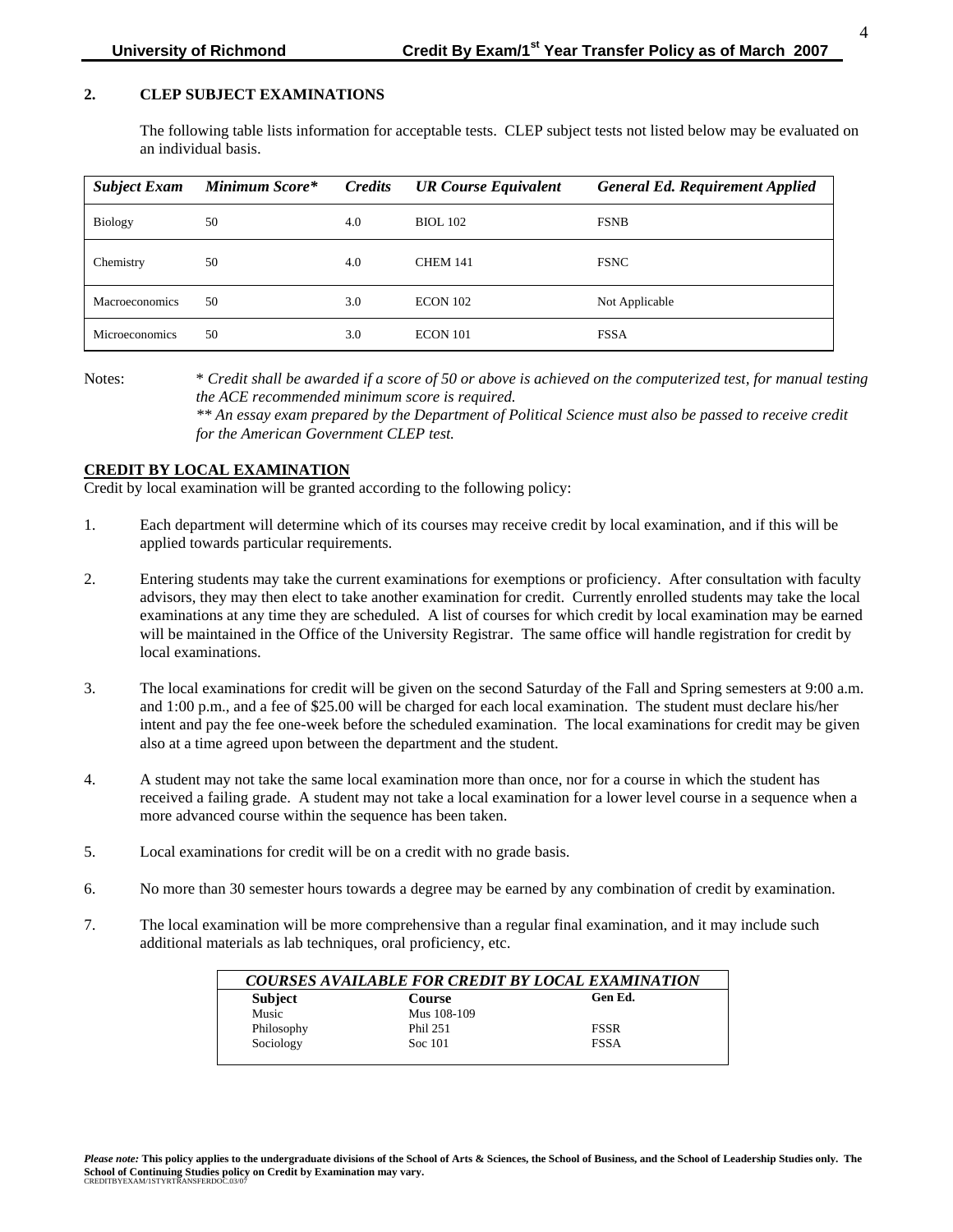## **EXEMPTION BY EXAMINATION**

An exemption means that a student does not have to complete a course or courses to fulfill a particular requirement for their degree and/or does not have to fulfill the course in order to take upper level coursework in the appropriate subject. However, an exemption does not constitute the transfer of credit and the student must still obtain the required number of earned credits in order to graduate. Please refer to the Undergraduate Catalog for the number of credits required for a specified degree program. In addition to the exemptions based on AP examination scores, the University of Richmond offers the following exemptions based on the following test.

| <b>Test</b>                                                        | <b>Score</b>                                                                      | $C$ redits <sup><math>I</math></sup> | <b>UR Course Equivalent</b>                                               | <b>Gen Ed. Requirement Applied</b> |
|--------------------------------------------------------------------|-----------------------------------------------------------------------------------|--------------------------------------|---------------------------------------------------------------------------|------------------------------------|
| <b>SAT Writing</b><br>Prior to 2006<br><b>SAT II Subject Test:</b> | 660 or higher                                                                     | 0.0                                  | <b>ENGL 103</b>                                                           | COM1                               |
| Writing                                                            | 660 or higher                                                                     | 0.0                                  | <b>ENGL 103</b>                                                           | COM <sub>1</sub>                   |
| <b>Second Language</b><br>(Language or Listening)                  | 630 or higher                                                                     | 0.0                                  | Varies-Meets the final<br>intermediate level of the<br>specified language | COM <sub>2</sub>                   |
| <b>TOEFL</b> (Test of English as<br>a Second Language)             | 550 or higher (manual)<br>213 or higher (computerized)<br>80 or higher (internet) | 0.0                                  | Varies                                                                    | COM2                               |
| <b>ACT Composite</b>                                               | 30 or higher                                                                      | 0.0                                  | <b>ENGL 103</b>                                                           | COM <sub>1</sub>                   |
| <b>ACT Writing</b>                                                 | 32 or higher                                                                      | 0.0                                  | <b>ENGL 103</b>                                                           | COM <sub>1</sub>                   |

# *INTERNATIONAL EXAMINATIONS:*

The following are guidelines for the advance standing examinations from British, French, German, and Icelandic based educational systems. The Office of the University Registrar and the Office of Admission will further serve students with these and other international exams on a case-by-case basis.

## **GENERAL CERTIFICATE OF EDUCATION**

The examinations for the General Certificate of Education (GCE) are tests in individual subjects for students completing secondary and pre-university studies in a British based educational system. The University of Richmond may award elective credit hours for most examinations with a grade of *C* or better, provided the examination was taken at the Advanced Level (AS/A2), the student earned a pass of C or better, and the examination is part of the Richmond curriculum. Upon departmental recommendation, a student with an acceptable score may earn one, and no more than two, semesters of elective credit for each A-level examination. One semester's credit may be awarded for an AS-level examination in certain subjects.

Because it is difficult to obtain the official GCE examination results directly, the student needs to present the Registrar's Office his or her original GCE certificates as issued by the examining board. The Registrar's Office will make a copy of the original certificates for their records, and the student will keep the originals. If the authenticity of the original certificates is questionable, an official letter confirming the examination results should be sent directly from the appropriate examining board directly to the Registrar's Office. Further details regarding GCE fraud may be found in the World Education Series volume on the United Kingdom.

### **FRENCH BACCALAUREATE**

The examinations for the French Baccalaureate are tests in individual subjects for students completing secondary and preuniversity studies in a French based educational system. The University of Richmond will award elective credit hours for most examinations in subjects with a coefficient of 4 or higher and a grade of 12 or higher. A student with an acceptable coefficient and grade will receive six earned hours of elective credit for the given subject (science subjects receive four earned hours). Once in residence, students may request a review of the content of their examinations for specified course equivalencies and requirements. Qualifying exams in a modern language offered at the University of Richmond will be accepted towards 200 level credit in the language meeting the Communication Skills II (COM2) requirement.

The student needs to present the Registrar's Office their original certificate (Diplome de Baccalaureate) and examination results. The Registrar's Office will make their official copy of the original certificates for their records and the student will

l

<span id="page-4-0"></span><sup>&</sup>lt;sup>1</sup> Credit is not awarded for exemptions.

*Please note:* **This policy applies to the undergraduate divisions of the School of Arts & Sciences, the School of Business, and the School of Leadership Studies only. The School of Continuing Studies policy on Credit by Examination may vary.** CREDITBYEXAM/1STYRTRANSFERDOC.03/07